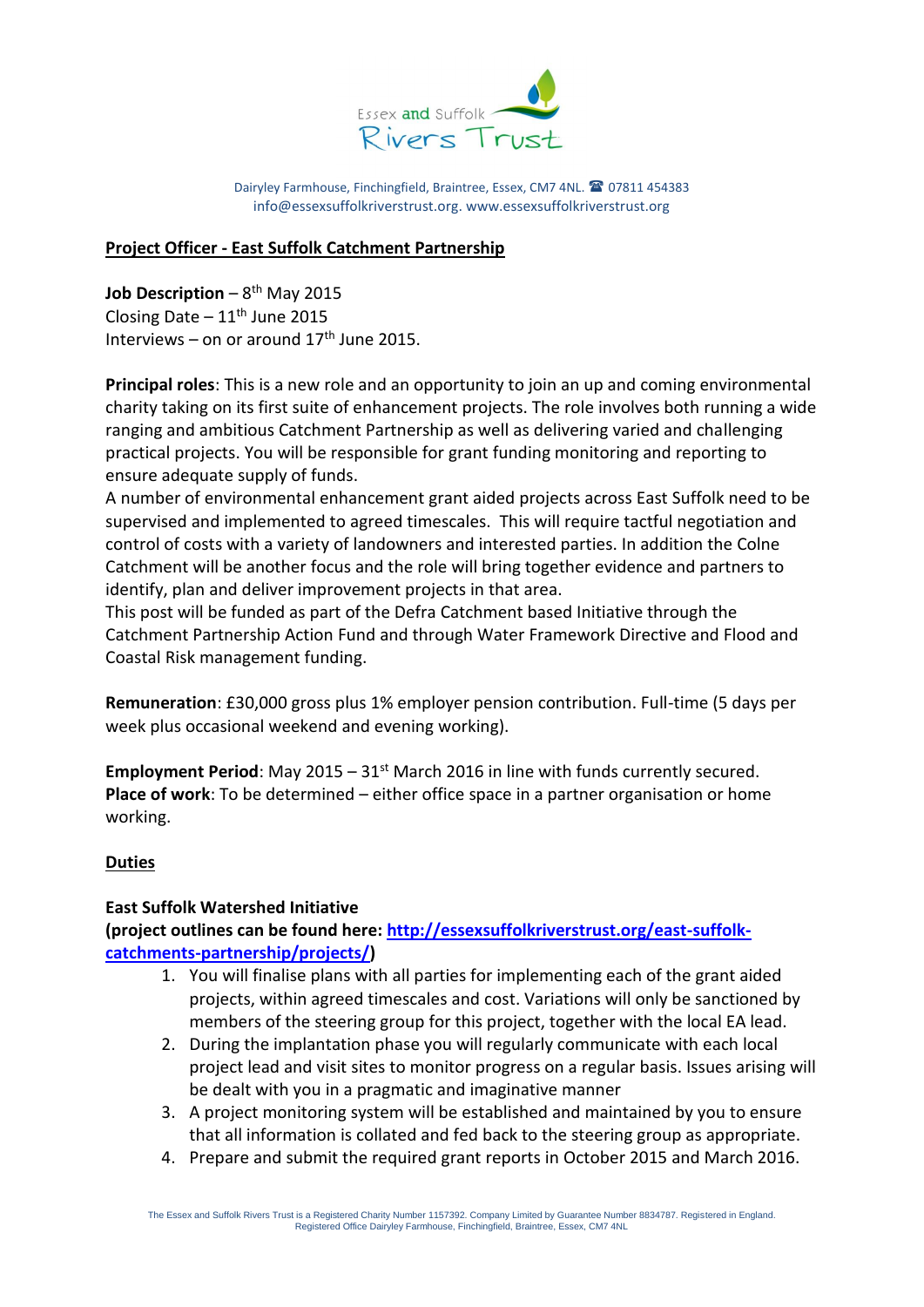

Dairyley Farmhouse, Finchingfield, Braintree, Essex, CM7 4NL. <sup>2</sup> 07811 454383 [info@essexsuffolkriverstrust.org.](mailto:info@essexsuffolkriverstrust.org) [www.essexsuffolkriverstrust.org](http://www.essexsuffolkriverstrust.org/)

- 5. These projects are delivered within the guidelines and constraints of the CPAF (Environment Agency) documents. You will always follow these protocols and report on project progress via ESRT Director, according to the mandatory EA reporting timeframes.
- 6. Liaise with the project funders as required.
- 7. You will be responsible for ensuring appropriate publicity opportunities are progressed for each of these projects.
- 8. As well as implementation of projects, your duties will be to ensure the pre and post project monitoring is undertaken by suitable parties and the results disseminated.

## Colne Catchment Planning

- 9. Collate and examine project plans, data and other evidence to draw up a suite of costed projects for the Colne Catchment.
- 10. Build a network of partnerships in the catchment area amongst landowners, government agencies, NGOS and local authorities to deliver projects.
- 11. Contribute to and participate in the Combined Essex Catchment Partnership project and Catchment Based Approach work in that area.
- 12. Deliver initial stage projects (may include feasibility studies and data collection work) on time and to budget.

### Other duties

13. When time and funding permits other duties as directed by the Director ESRT will be assigned and these will relate to similar work that the Rivers Trust undertakes across its area.

### **Experience and skills**

- You will have proven ability to implement projects across a variety of environmental areas with an ability to deliver on time and within budgets.
- Your qualifications will be at a minimum of degree level or equivalent, in an environmental related subject, preferably together with a least three years post graduate experience.
- Use of suitable computer software packages will be familiar to you for controlling and reporting project detail (for example, ArcMap, MS Office, etc)
- Experience of dealing with a wide variety of commercial clients needs to be demonstrated and an ability to tactfully resolve issues and problems with specific projects.
- You will have had Health and Safety (H&S) training and an ability to work in lone working situations, as well as experience at dealing with H&S issues in the field.
- The post holder will be able to demonstrate an interest and knowledge of a particular environmental area, preferably linked to one or more of the projects being delivered.